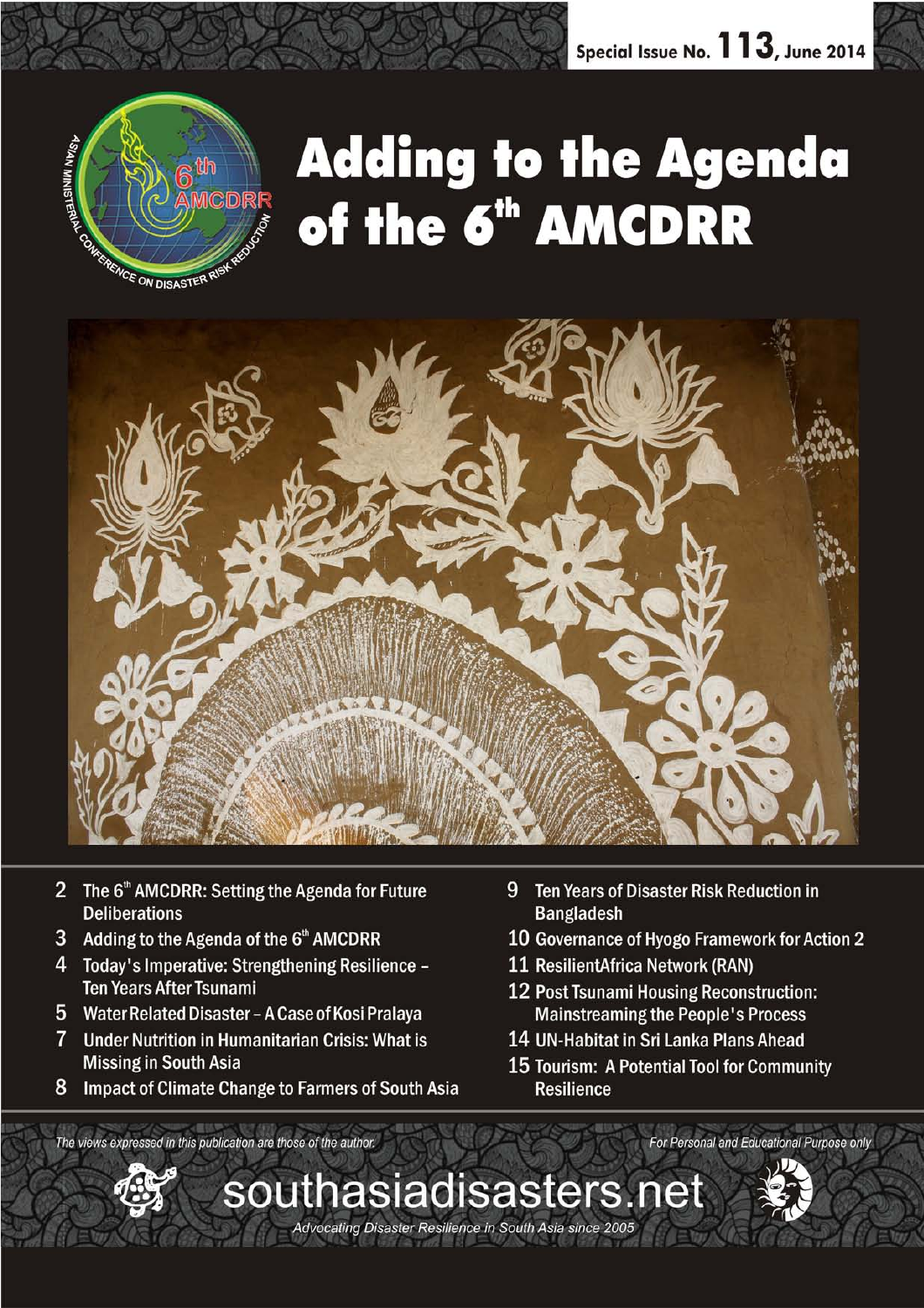### PREFACE

### The 6<sup>th</sup> AMCDRR: Setting the Agenda for Future Deliberations

The stakeholders in Asia are gearing up for the 6th Asian Ministerial Conference on Disaster Risk Reduction (AMCDRR). This conference will help inform and guide Asian nations in adopting Hyogo Framework for Action(HFA)2 at the World Conference on Disaster Risk Reduction (WCDRR), scheduled to take place in 2015 in Sendai, Japan. Seldom have the consultative processes for DRR been so wide ranging, deep, and all encompassing. The AMCDRR follows a similar process in Latin America and last month in Africa. At the sub-regional level the conference will build upon the recommendations and deliberations amongst the SAARC countries earlier in March in New Delhi.

From Bangkok the debate will shift gears and move to New York, where DRR and climate concerns will get mingled and be juxtaposed against MDGs, now being reincarnated as sustainable development goals (SDGs). The UN Secretary-General Ban Ki-moon has convened the UN Climate Summit 2014 in September this year which is expected to raise the political will and catalyze action. This will be attended by heads of state and world leaders who are expected to bring to the table **'Bold Statements'** for climate action or, as the 19th Conference of the Parties (COP-19) in Warsaw called them, the Nationally Determined Contributions (NDCs). The announcements will be wide ranging and cover a range of issues and concerns of the developing and developed countries.

The NDCs, required under the UNFCCC process, will be prepared by all countries. These are national plans of action on climate change that will constitute the main part of the 2015 agreement. It is expected that Parties will present a draft of their NDCs during the 20th Conference of the Parties (COP 20) in Lima, Peru, in November 2014. The WCDRR in Sendai therefore will be the last formal opportunity for the countries to influence the outcome of three processes — HFA2, SDGs and reduction in carbon emissions through NDCs and climate negotiations — before COP 21 in Paris before the Christmas of 2015.

While there is a push from the developed countries to focus NDS on emissions reductions, particularly from the BASIC countries that include two Asian economies, the developing countries on the other hand emphasize that the NDCs should vary according to national circumstances and include climate change adaptation, vulnerabilities and climate induced disasters. They also propose that developed countries should lead the process, and must include support to developing countries for capacity building, technology and climate finance. In several respects therefore the forthcoming AMCDRR has strategic importance for the Asian countries, particularly the south Asian counties that are plagued by widespread poverty, economic disparities, social inequities, exclusion, and growing climate vulnerability reflected through frequent droughts, floods, crop failures and urban disasters. Fortunately, the newly elected governments in the South Asian region has begun to give a renewed focus to DRR and to the needed integration between disaster risk reduction, environmental degradation and climate change. **– Ali Sheikh,**

Director, Climate & Development Knowledge Network (CDKN) Asia, *and* Chief Executive Officer, LEAD Pakistan

The 6<sup>th</sup> Asian Ministerial Conference on Disaster Risk Reduction (AMCDRR) will be held from June 22–26, 2014 in Bangkok, Thailand. As we inch closer to this conference, it becomes necessary to introspect on important issues that should be raised there. The theme of this conference is *Promoting Investments for Resilient Nations and Communities*. This is a vast theme that merits deliberation on a lot of important factors related with DRR in Asia.

ABOUT THIS ISSUE **THIS** BOUT ' This issue of Southasiadisasters.net is an attempt to deliberate on these important issues related to disaster risk reduction (DRR) in Asia. This issue contains articles on a variety of DRR issues ranging from Kosi floods to Tsunami rehabilitation, and from urban risks to under nutrition. The idea behind this issue of *Southasiadisasters.net* is to present the readers with an overview of important DRR issues that should be included in the deliberations at the  $6^{\text{th}}$  AMCDRR.

**ISSUE**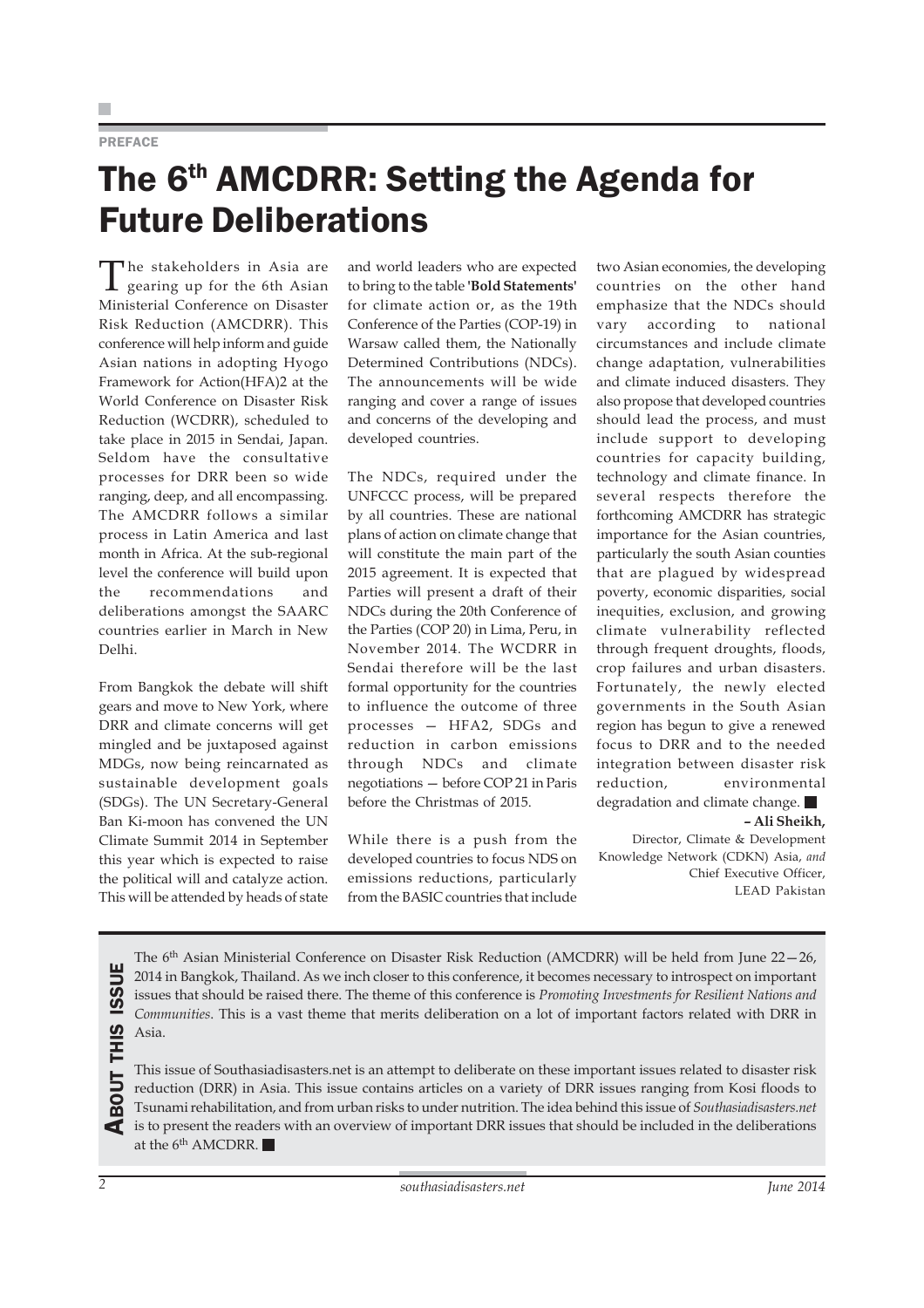### INTRODUCTION

# Adding to the Agenda of the 6th AMCDRR

The Asian Ministerial Conference on Disaster Risk Reduction (AMCDRR) is a biennial conference organized by United Nations International Strategy for Disaster Reduction (UNISDR) and various Asian countries. Through these conferences, various Asian nations reaffirm their commitment in following and implementing the HFA through legal and policy declarations. Started in 2005, these biennial conferences have been organised around a central theme that has dictated the agenda for that edition of the conference.

The 6th AMCDRR will be held from June 22–26, 2014 in Bangkok, Thailand. The main theme of the 6th AMCDRR is *'Promoting Investments for Resilient Nations and Communities'*. The sub-themes include the following:

- 1. Enhancing resilience at local levels
- 2. Strengthening public investments for disaster and climate risk management to sustain and protect development gains
- 3. Public and private partnership for disaster risk reduction

This conference holds special significance for various reasons. Firstly, it is the final step before the 3<sup>rd</sup> World Conference on Disaster Risk Reduction (WCDRR) to be held in Sendai, Japan in 2015. The AMCDRR will provide a platform for governments, humanitarian agencies and policy makers to take important decisions and set the agenda for the upcoming WCDRR next year. Secondly, the 6<sup>th</sup> AMCDRR will provide invaluable inputs from Asia on the post-2015 framework for disaster risk reduction (commonly referred to as HFA2). Most importantly, the deliberations at the 6th AMCDRR need to incorporate the exigencies of newer instruments related with post-2015 development goals and climate change.

Having outlined the importance of this conference, it becomes necessary to raise important questions there. Newer perspectives on disaster risk reduction need to be posited and debated upon at this conference. Questions dealing with the problem of under nutrition in South Asia, the almost annual cycle of floods in South Asia, Post-Tsunami housing in Asia and impact of urban risks on the development of Asian cities needs to be explored at this conference.

Enhancing resilience at the local level is an important theme at the 6th AMCDRR. Apropos this theme, feasible strategies and interventions need to be debated upon. For instance, disaster microinsurance has emerged as an effective mechanism that enhances community resilience at the local level. The AIDMI has worked on a risk transfer project in the Indian state of Odisha to highlight the efficacy of disaster microinsurance as an effective local level resilience building mechanism. Similarly, such evidence based advocacy efforts by

other agencies working in Asia need to be highlighted at the 6<sup>th</sup> AMCDRR.

An important aspect of the 6<sup>th</sup> AMCDRR will be High Level Round Tables (HLRT) that will be convened to provide the disaster management ministers/heads of delegation of the member Asian states to report on their country's progress in implementing the HFA. Perhaps this HTLR can be leveraged to promote greater collaboration and cooperation among the various countries of Asia in achieving resilience against disasters. The upcoming HFA2 can incorporate these regional exigencies while making provisions to promote synergies between various Asian countries.

Asia is at the threshold of the HFA2 and this is perhaps the last opportunity to put forward Asia's case for DRR into the new framework. This conference should address these exigencies. The ideal of building a resilient Asia depends upon this.

**– Kshitij Gupta**

### Climate Change: What Cities Can Do?

Tities have large carbon foot prints. Cities also have large potential to reduce or mitigate use of carbon.

Could Los Angeles prosper without electricity from fossil fuels? Could the city shun water imported from the Sierra Nevada, even as a changing climate brings hotter days and a declining snowpack?

The project, to be announced Friday, aims to unite more than 60 faculty members from a range of disciplines around an audacious goal: shifting the Los Angeles region to 100% renewable energy and local water by 2050 without harming biodiversity.

In the coming years, the university plans a sustained research effort by engineers, ecologist and climate scientists to reach technological innovations in renewable energy, water and wildlife conservation. Those advances could, in turn, spur new policies at the local and state levels.

The U.S. Department of Energy has a grand challenge to make solar power cost competitive with coal. NASA started one to find asteroids threatening Earth. President Obama announced a challenge in April for researchers to unlock the mysteries of the human brain. **– Mihir R. Bhatt**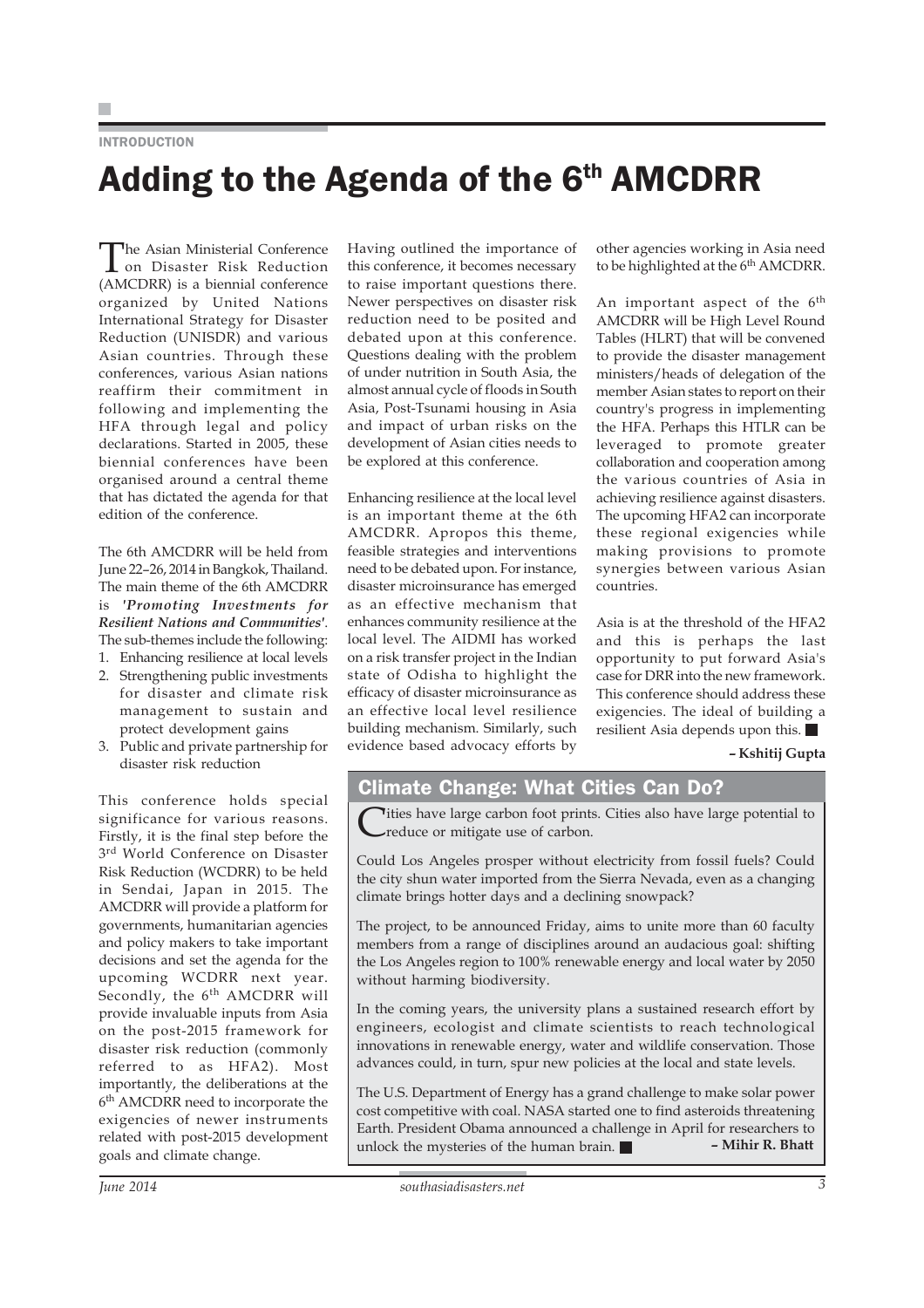### RISK REDUCTION

## Today's Imperative: Strengthening Resilience – Ten Years After Tsunami

This year 2014 marks the 10th year anniversary of the occurrence of the twin disaster (earthquake cum tsunami) that devastated many communities in Southeast and South Asia. The disaster challenged and overwhelmed the capacity of governments, non-government responders and communities in affected countries. However, it also provided them a great opportunity to serve the affected population, enhance their capacities and learn many lessons to improve their organizations' ability to prepare for, respond to and recover from disaster's damaging impact.

The All India Disaster Mitigation Institute (AIDMI) was one of those, which came first to the affected areas. It facilitated needs and capacities assessment, emergency response, participatory disaster risk reduction and recovery planning and implementation. The AIDMI provided its assistance not only in India but also in other parts of Asia, where its services are needed. Much later on, it also got involved in real

Ten years after tsunami, the question remains, how can we prevent hazards such as earthquake and tsunami from becoming disastrous?

time evaluation of the then response and recovery actions of the various agencies.

The lessons identified and learned from the tsunami were remarkable that resulted to more reflection and contemplation amongst nongovernment organizations on the way they handle disasters of that magnitude. The lessons also guided them in dealing with many issues faced during big disasters, both at the local and international levels.

Since the tsunami, many more disasters came and went — cyclone and consequent flooding, earthquakes and succeeding flash floods and landslides, and many other small disasters. Countries such as India, Indonesia, Philippines, Pakistan, China and even Thailand have their fair share in the devastation these disasters caused. Many organizations continue to get involved and enriched their practice.

Ten years are long enough to look back and see what have been accomplished in the long term. In 2010, the AIDMI with the support of the UN Office for South-South Cooperation (then Special Unit for South-South Cooperation Unit in the United Nations Development Programme) and UNISDR held the First South-South Citizenry Based Development Academy (SSCBDA) in Gujarat, India to primarily learn from the local communities' experience on how they responded to and recovered from the Kutch earthquake. The Second SSCBDA was The held in Banda Aceh, which was co-organized by AIDMI, Syah Kuala University and UNOSSC, was about learning from the Tsunami reconstruction



initiatives. Five more SSCBDAs with different themes, were organized in India (New Delhi and Odisha), Indonesia (Kupang) and Philippines (Camarines Sur and Butuan City). From the point of view of local communities, these SSCBDAs, which started in Gujarat were a tremendous success. These Academies, which were participated by local actors from about 15 countries, mostly from Asia provided every participants a learning opportunity. Perhaps, another SSCBDA need to be held with the theme "Today's Imperative: Strengthening Resilience".

Ten years after tsunami, the question remains, how can we prevent hazards such as earthquake and tsunami from becoming disastrous? Are countries and communities ready to really address the root causes of vulnerabilities and focus on strengthening local capacities, while at the same time mitigating hazards through preparedness activities? Let us continue the discourse and do more!

**– Zenaida Willison,** DRR Consultant, Thailand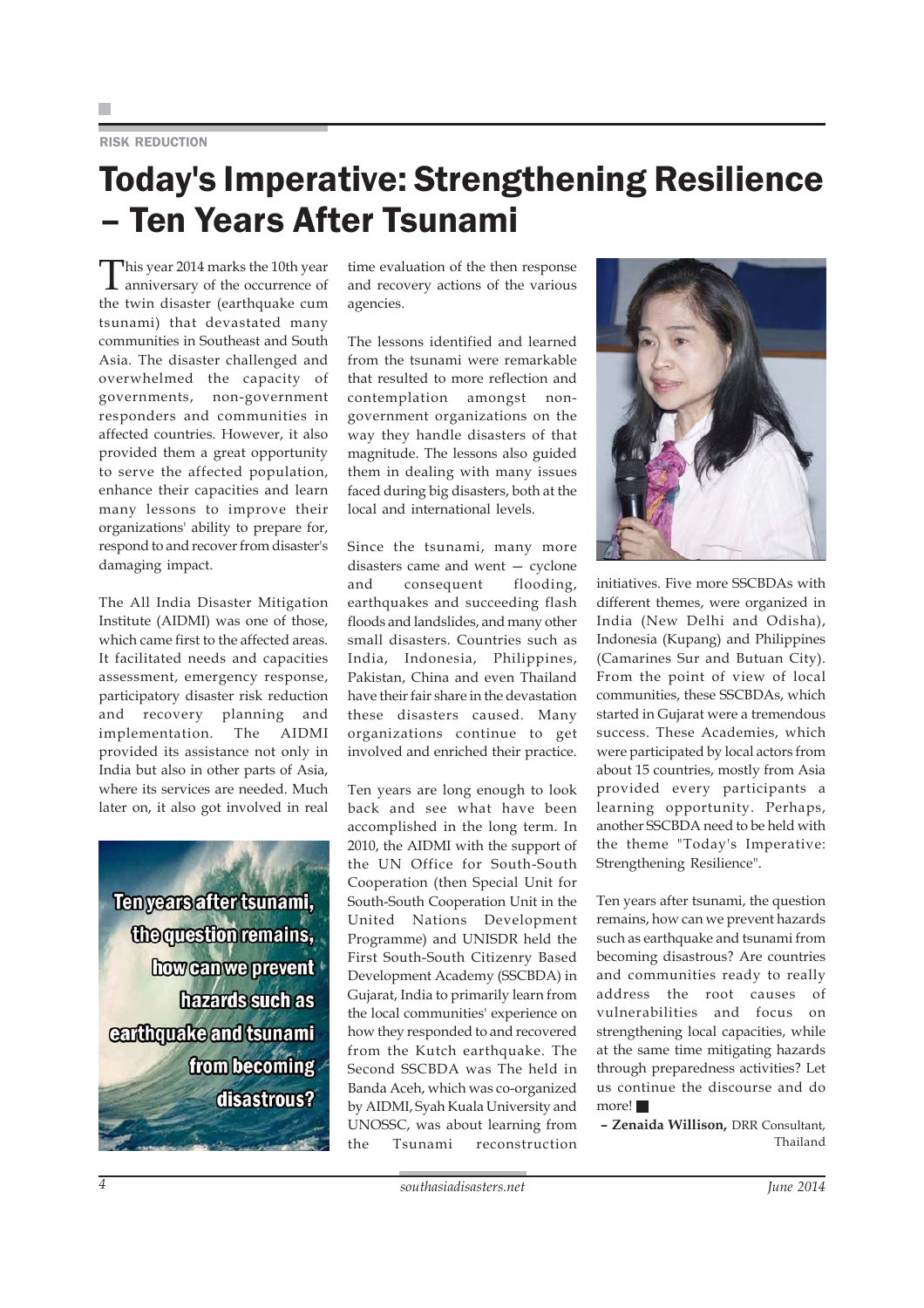### CASE STUDY

# Water Related Disaster – A Case of Kosi Pralaya (Havoc)\*



The Kosi, flowing from Nepal into India's Bihar State, is one of the major tributaries of the Ganges river. Through the 1954 Indo-Nepal Kosi Treaty, India in 1962 completed the construction of the 56 gated Kosi barrage in Nepal near the border with lengthy embankments on both banks of the river, upstream and downstream of the barrage. The barrage and its associated structures were primarily built for flood protection, irrigate lands in Bihar (969,110 hectares of land are irrigated in the state from Kosi irrigation structures) and generate 20 MW of electricity. Article 3 of the Kosi treaty vested India the entire responsibility for operation and maintenance the barrage and its associated structures. On August 18, 2008 the Kosi breached its left bank embankment at Kusaha in Nepal, about 12 km upstream of the barrage, causing *Pralaya* — the term used by Bihar's Chief Minister, Nitish Kumar, after his aerial survey of the affected area on August 20 both in Nepal and India. About 50,000 people in Nepal and 2.5 million people in Bihar lost their homes, valuable farmlands and their means of livelihood. A portion of Nepal's east-west highway between the Kosi barrage and Biratnagar was washed away, resulting in disruption of the movements of thousands of Nepalese to and from the eastern part of Nepal. Although the onset of the 2009 monsoon, the Kosi river was diverted back to the original course through the barrage, six years after the breach, one can still see the scar of Pralaya: once fertile land now filled with sands, pebbles and barren along the entire course where Kosi meandered



Nepalese Army personnel helping flood affected people. Source: http://apdforum.com/shared/images/2012/04/01/Flood\_opt.jpg

after the breach. As per the Kathamndu Post - an English daily of March 25, 2014, 'relief eludes Koshi victims'.

The havoc attracted attention of both national and international media in Nepal and India. Surprisingly, the Embassy of India at Kathmandu laid the blame for the breach squarely on Nepal. But, as reported by the weekly India Today of September 15, 2008, Bihar's Chief Engineer, E Satyanarayana, stationed at Birpur near the barrage had informed the concerned government agencies as early as August 5, 2008 about the Kosi River's mounting pressure on the Kusaha embankment. With the situation worsening from August 9<sup>th</sup>, he (Chief Engineer Satyanarayana) sent frantic messages to senior flood management officials warning them of imminent danger. The institutions,

thus, within the government of India (Ganga Flood Control Commission based in Patna and Central Water Commission in New Delhi) and Government of Bihar had the information about the impending disaster. Ironically, the August 17, 2008 bulletin of the Bihar Irrigation and Flood Control Department claimed that all embankments on the Kosi river were safe. But as warned by Chief Engineer Satyanarayan, the Kosi River breached the Kusaha embankment on August 18, 2008. At the time of the breach, the Kosi discharge was reportedly only 146,000 cusecs. Flood discharges in the vicinity of 350,000 cusecs were considered 'normal' in Kosi. In the past, the barrage along with its associated structures had withstood the recorded high of 9,00,000 cusecs Kosi discharge.

The author wishes to thank Mr. Santa Bahadur Pun, former Managing Director, Nepal Electricity Authority and former Officer on Special Duty, Ministry of Water Resources, Government of Nepal for his comments and suggestions in improving the contents and presentation of this paper.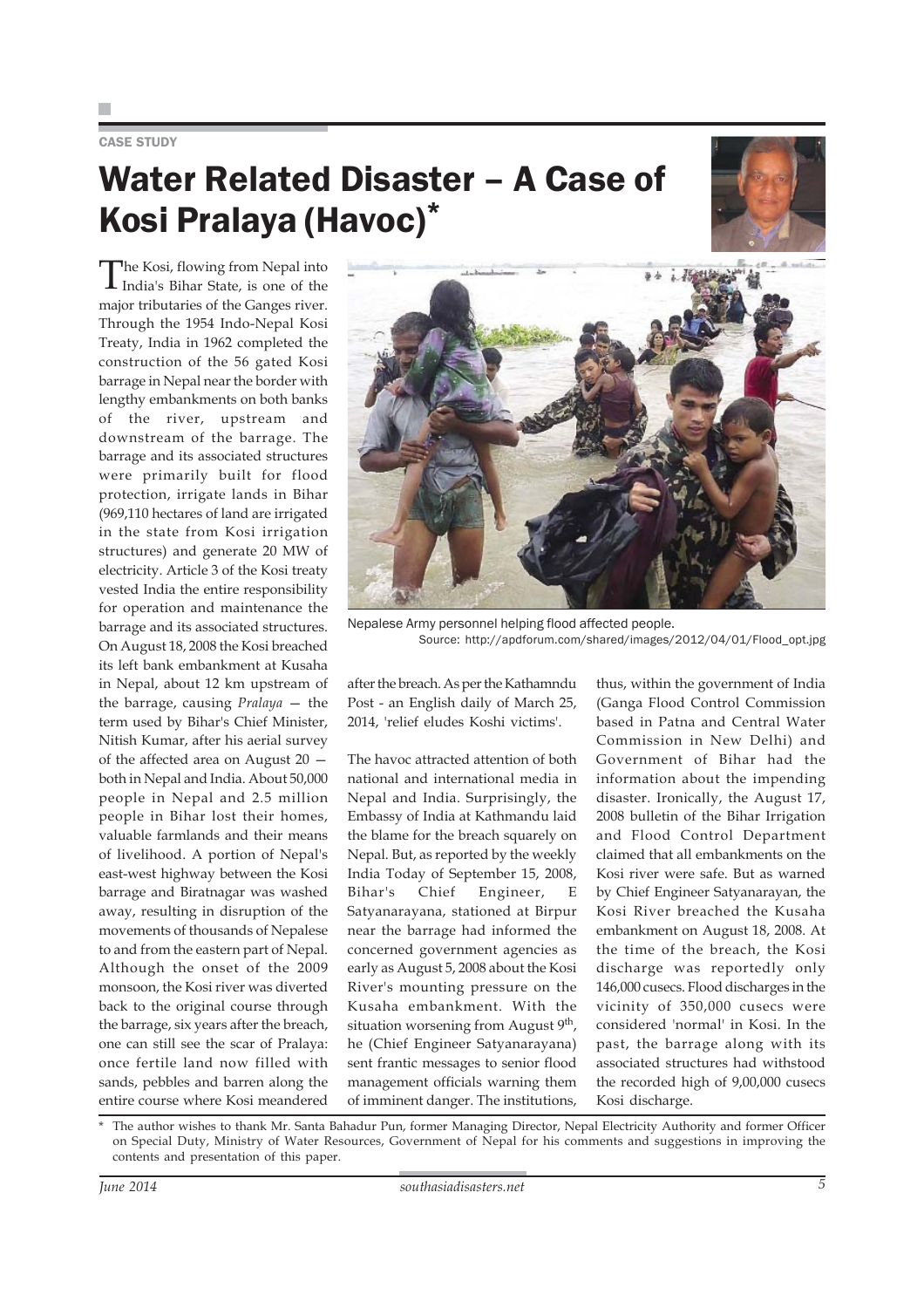So what went wrong? The havoc raised many questions in the minds of many people both in Nepal and India. Could the untold sufferings in Nepal and India have been averted? Whose negligence caused this *Pralaya* of August 18? To find answers to these questions, the Bihar Government had constituted a one-man judicial commission headed by ex-Chief Justice, R Balia. But the findings of that Balia Commission has, surprisingly, been not made public yet. The Indian media had reported about the charges and counter-charges between the State and Central level governments about this Pralaya. Kosi Embankment Breach. In the interest of both Nepal and India, the findings of the Balia Commission must be made public.

Whenever, such havoc occurs in the river flowing from Nepal to India, Nepal is always depicted as the bad guy. Some of the Indian media falsely



Source: epaper.timesofindia.com

report that India, during the monsoon, suffers heavily due to the release of water by Nepal. But the fact is that there are barrages only three major rivers that have to do with both

Nepal and India, i.e. on the Kosi, Gandak and Mahakali/ Sarada rivers. The concerned treaty signed between Nepal and India on these rivers categorically stipulates that the entire responsibility for operation and maintenance of these three barrages lay on the Government of India. Yet, Nepal is the bad boy. This is a subject that needs to be dispassionately studied by the professional organizations and professionals of Nepal and India. Effective use of existing bilateral committees and strengthening of early warning systems would definitely help to avoid the disaster similar to that of August 18, 2008.

**– Dwarika Nath Dhungel,** Senior Researcher, Former Executive Director, Institute for Integrated Development Studies (IIDS) and Former Secretary, Ministry of Water Resources, Government of Nepal

### COMMUNITY VOICES

### Voices from Small and Medium Entrepreneurs of Puri, Odisha on 2011 Floods

Livestock are most vulnerable during flood events as there are no safe places to keep them. You cannot pack them in bag. You cannot shut them up as children. During floods people lose their livelihood in



the form of livestock. But loss estimates only focus on single source of income while most of us have small but multiple sources income.

> *– Shantilata Bhoi, Coir worker, Madhuban village, Puri*

The fertility of the land has been reduced drastically due to floods; Puri district was famous for its coconut and fibre production, however now the quality and quality have diminished



considerably. But who can raise this issue? We are all are suffering.

*– Jameshwar, Farmer and vegetable vendor, Balapur village, Puri*

*(with UNDP support)*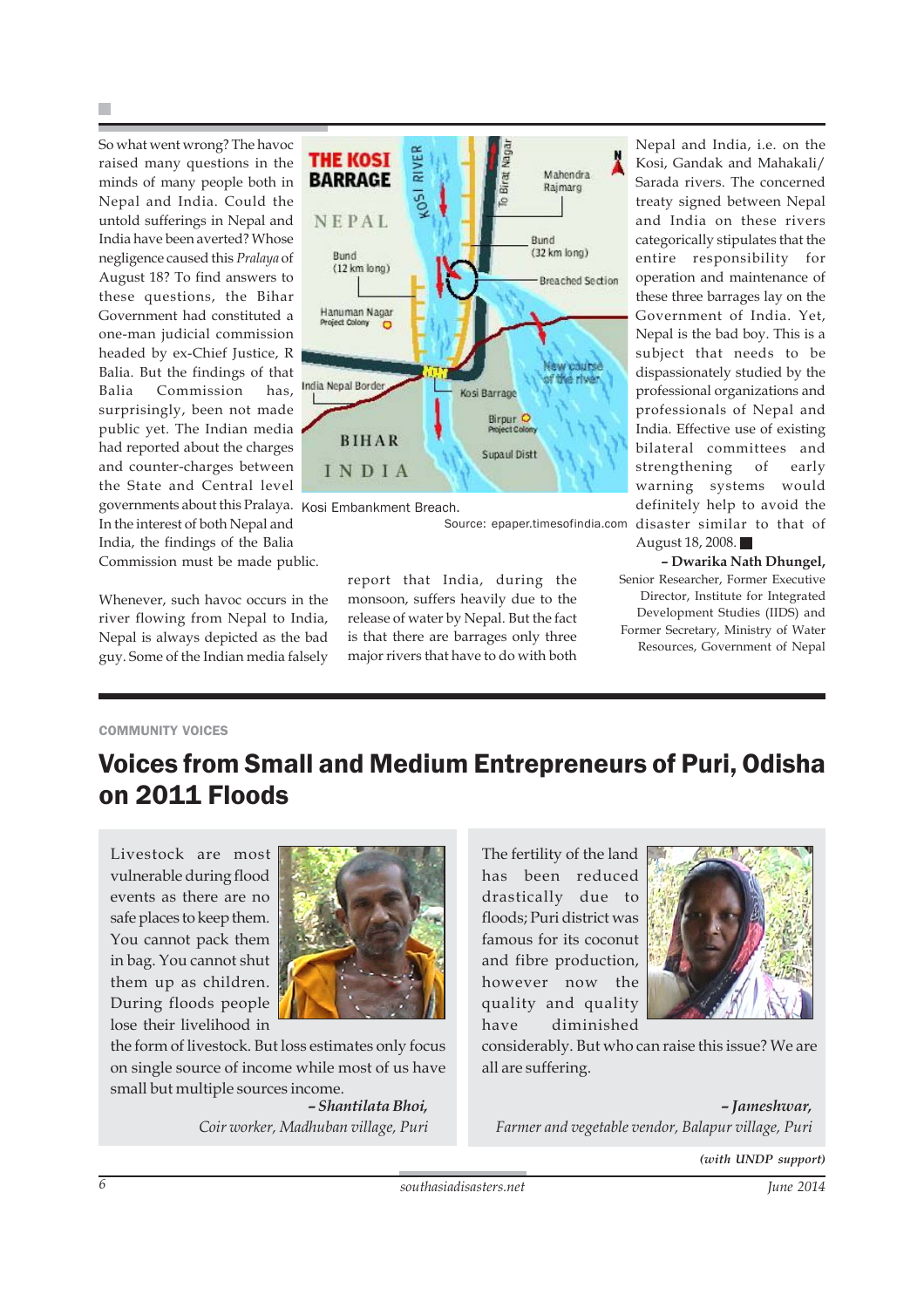### FOOD SECURITY

# Under Nutrition in Humanitarian Crisis: What is Missing in South Asia

Some 70% of the worlds'<br>Children suffering from under nutrition live in Asia. South Asia has the highest level of under nutrition among the regions of the world (acute and chronic under nutrition, and underweight). India, with 20% of the worlds' population, has 36% of the worlds' undernourished children. Due to the sheer population numbers, there are more undernourished children in 4 states of India than in all of sub-Saharan Africa. While India is at the top of the list, Bangladesh and Pakistan are also among the top four countries with the highest rates of acute under nutrition.

governments and economic 2013.growth, why is under nutrition

remaining persistently high in South Asia?

The answer lies in the perception of under nutrition which is too often confused with hunger. Where hunger exists, under nutrition in children under 5 years of age, the most vulnerable group, is not necessarily a given. While hunger is a problem which in itself merits the full attention of decision-makers, it is related to Food Security and more specifically household food access. Under nutrition, especially severe acute under nutrition, is strongly linked to feeding practices, dietary diversity, and the sanitary and healthcare environment. Acute under nutrition in a treatable and preventable condition which can have grave consequences on quality of life in terms of long-term physical and intellectual capacity. It can also be deadly.



With relatively stable and strong Child being weighed Saptari District, Nepal, January

The levels of under nutrition in South Asia have remained persistently at or above emergency (crisis) thresholds according to the World Health Organization (WHO) classification. Despite this, health systems and health practitioners still do not recognize under nutrition as a public health problem, and nutrition is not a part of medical curricula. This, and yet half of childhood deaths in the region are associated with under nutrition.

#### What do we mean by crisis?

One of the reasons the high level of under nutrition in South Asia does not meet with the same attention as in sub-Saharan Africa is that the levels of under nutrition persist year in and year out, and are not caused by but certainly worsened by drought, displacement, and other calamities. As such, the under nutrition in South Asia is tacitly accepted as a given, and is not mediatized in the same way as crisis in other parts of the world. Partially in consequence, under nutrition is often overlooked in humanitarian responses to crisis in the region.

Moreover, the sheer numbers of children affected paralyses action. In India alone it is estimated that 8.3 million children suffer from Severe Acute Malnutrition (SAM), nearly half the global burden, though less than 12% have access to any form of treatment. Coverage of SAM treatment in Bangladesh, Nepal, and Pakistan is successively even less.

So what is missing to address the persisting crisis levels of under nutrition in South Asia? Firstly, hunger and under nutrition need

to be distinguished in public and governmental eyes, and under nutrition recognized as a lifethreatening disease. Secondly, it must be recognized that despite the persisting high rates of under nutrition since decades in South Asia, it is a crisis. Thirdly, the inter-related factors contributing to childhood under nutrition must be understood, notably the nutritional status of women of reproductive age. Fourthly, it is critical to recognize that addressing persisting under nutrition is essential for resilience and growth in the region. Fifthly, the political will to tackle under nutrition in the region has to be demonstrated by putting the issue at the forefront of country, regional, and donor agendas, whereby international standards are applied and funding oriented to both treatment and prevention.

### **– Tarik Kadir,**

Regional Operations Director/ Directeur Régional des Opérations Asia, Action contre la Faim, France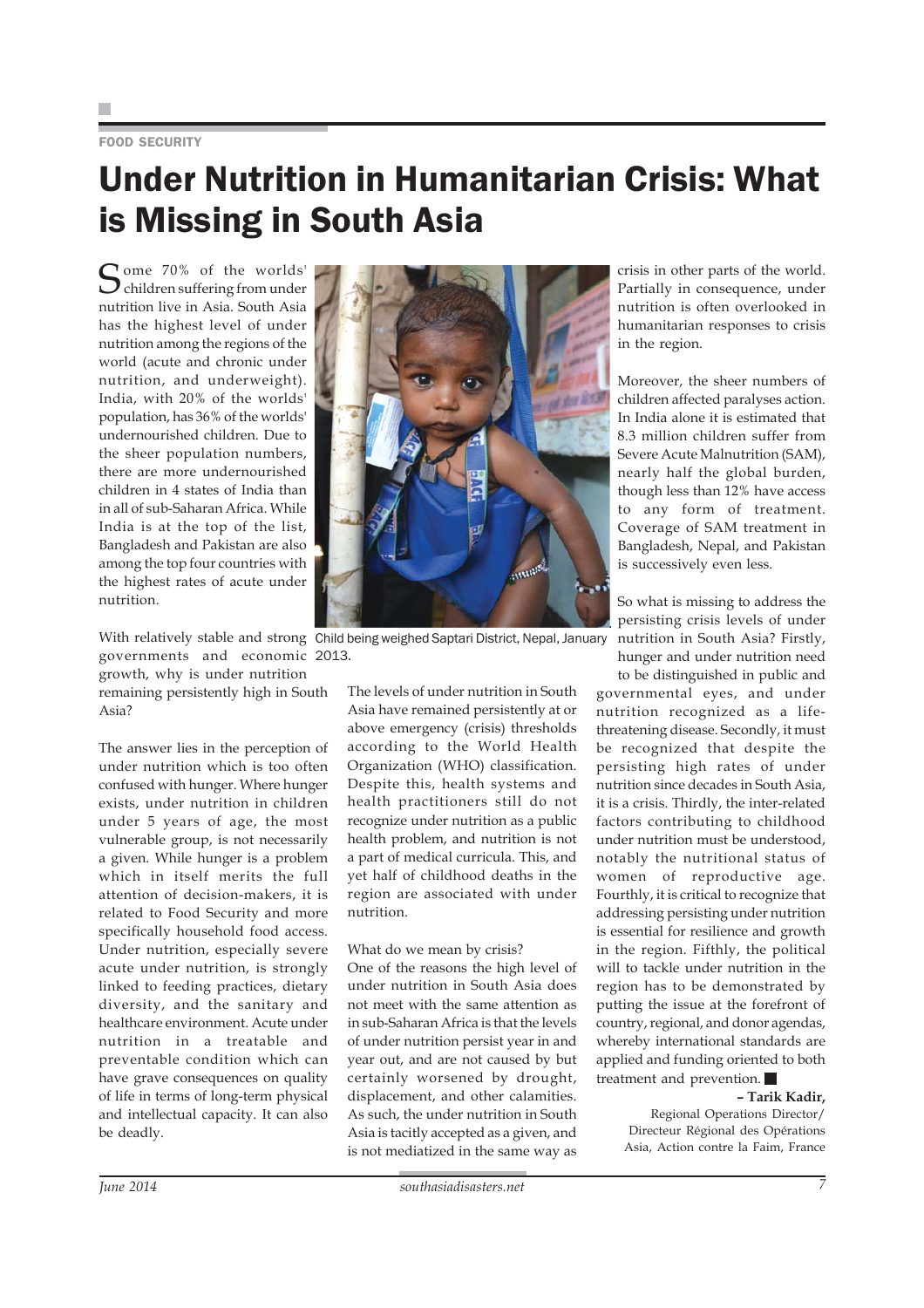### CLIMATE CHANGE

### Impact of Climate Change to Farmers of South Asia

 ${\rm A}$ lthough the South Asian sub-<br>region has made rapid progress in the last three decades, it still has a large number of impoverished people. Besides the urban poor, most of the impoverished people are engaged in the agriculture sector, as landless labourers or small holder farmers. With over 60 percent of the labour force in the sub-region thus engaged in agriculture, any disturbances to the sector would have widespread impact on the subregion's food security.

Climate change is already aggravating this rather vulnerable group which is so dependent on agriculture for its livelihood. The mean annual temperatures in South Asia are already trending upwards by about  $0.4$  °C per 100 years. This warming appears to have precipitated changes in the weather patterns across the sub-region, with less predictable monsoons, warmer

winters, incursion of seawater into coastal areas from sea-level rise, and changes to river flows from the receding glaciers. Most marked however, is the increased frequency of extreme weather events – the subregion is already experiencing more frequent and/or greater severity of floods, droughts and cyclones.

Change in climate also has a direct impact on crop yields. Moderate temperature increases (1–2°C) result in yield declines of as much as 15–17 percent in rice, maize and wheat, three major cereal crops. This is further compounded by more erratic and shorter rainfall patterns, droughts, and floods. With uncertainty in planting seasons, crop failures magnify and higher

temperatures lead to greater problems caused by pests and diseases. With much of the subregion's agriculture under rain-fed conditions, farmers are far more vulnerable to the vicissitudes of climate change. Higher temperatures and erratic rainfall can also result in falling ground water tables, making farming far more risky. The risk has also spread to people dependent on coastal fisheries, as a rising sea level and increase in upstream salinity are having an adverse effect on riverbased fisheries.

The phenomenon of climate change, and its devastating impact on agricultural productivity, is well acknowledged, but that has yet to translate into more meaningful action at national level. Perhaps, even more debilitating for the farmer is to be in a state where one is unable to counter the problems resulting from climate change.



There is available guidance. A number of adaptive strategies are available for the smallholder farming groups. They include: use of locally adapted varieties/species that can thrive in the new conditions; improvement of soils for enhancing water holding capacity; more efficient use of water; crop diversification (intercropping, agro forestry, crop-sequencing etc.); use of species resistant to pests and diseases; and integrating climate forecasting to reduce production risk. Many of these measures have been captured in FAO's *Climate Smart Agriculture1* initiative.

Despite their limitations, some farmers are already employing a few of these adaptive measures. They divert water from springs into tanks for use during the dry periods, use infiltration pits to capture more water during the rainy season, and are introducing crops that are more drought tolerant. These are significant examples that point the way for resource-constrained farmers to adapt to the changing climatic conditions. Admittedly, these adaptation strategies still remain fragmented, and have yet to be linked to the national climate change strategies, disaster risk reduction approaches and national agricultural policies. In summary, an urgent move is needed to increase the conceptual understanding of climate change in relation to agricultural practices, as an integral part of sustainable development throughout the sub-region.

> **– Appanah Simmathiri,** Climate Change and Bio-energy Officer (acting), FAO Regional Office for Asia and the Pacific

1 FAO (2013). Climate-Smart Agriculture Sourcebook. FAO of the United Nations. Rome, Italy.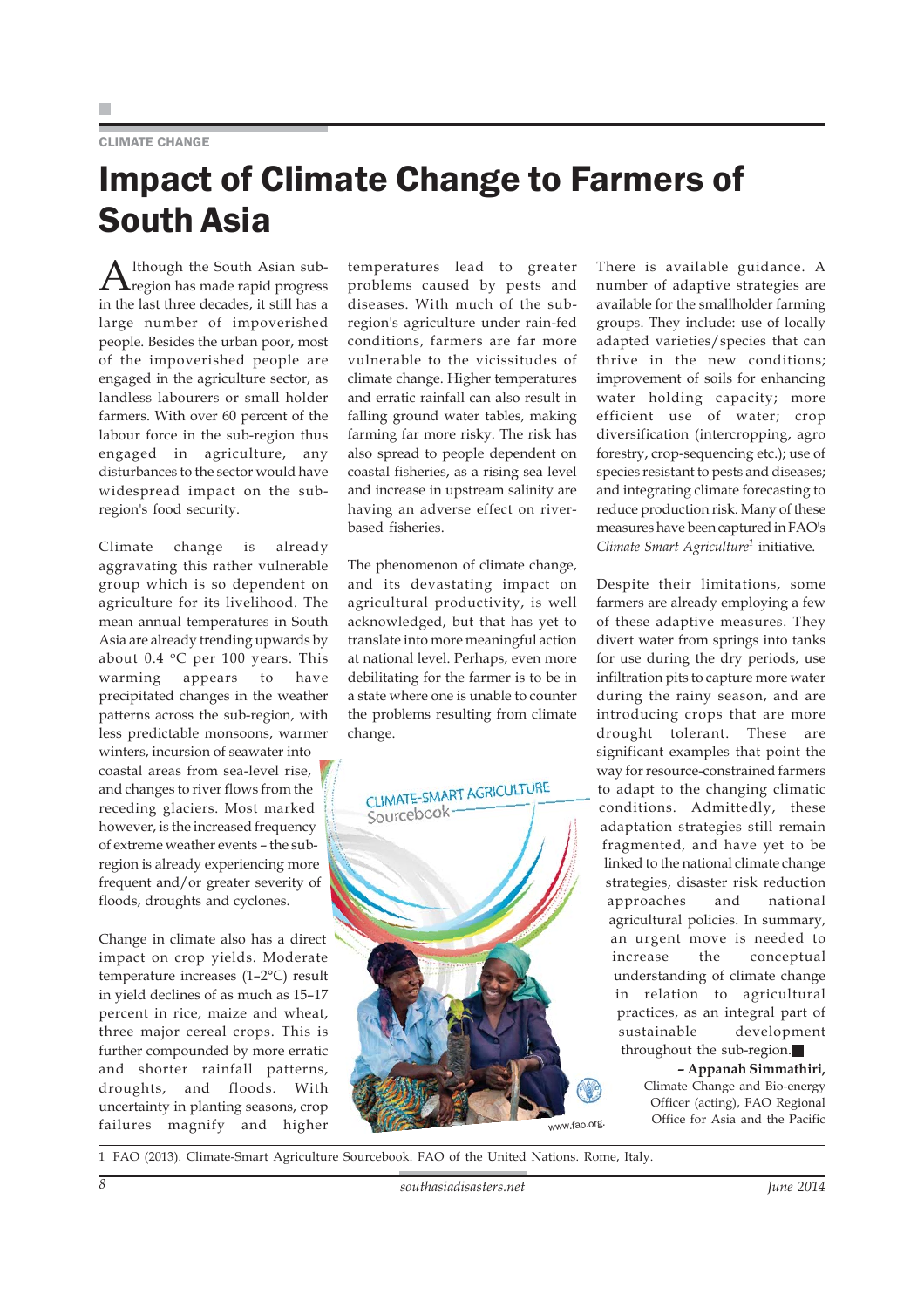RISK REDUCTION

### Ten Years of Disaster Risk Reduction in Bangladesh



Disasters are frequent phenomenon in Bangladesh ranging from devastating floods to cyclone, tornado, storm/ tidal surge, river bank erosion, drought, salinity intrusion and expansion, arsenic contamination in ground water and many more. There is also risk of earthquake as well as human induced disasters and hazards such as infrastructural collapse and many more. Disasters, be in natural and human induced, interrupt the process of social and economic development of the country. Disasters in Bangladesh are contributed by many factors such as geographical and topographical features; confluence of the major rivers; high monsoon rainfall within and outside Bangladesh; climate change; low mean sea level; rise of sea level; siltation of rivers; flood control measures; deforestation; earthquakes in the Himalayan and Andaman islands; use of chemical fertilizers; excessive withdrawal of ground water; shrimp cultivation and unplanned urbanization and industrialization.

Although disasters are as old as its history, Bangladesh has gradually become well known for her disaster management and risk reduction approaches within the South Asian region. Being the most disaster prone country within the region Bangladesh is the first to establish a separate Disaster Management Bureau (DMB) in 1993. The country has also introduced other departments and programmes for disaster response (Disaster Relief and Rehabilitation). Bangladesh has drafted a well designed document- Standing Orders on Disasters (SoD) in 1997 (revised in 2010), which explains specific roles of relevant stakeholders during different phases of a disaster. In 2004

the Ministry of Food and Disaster Management (Since 2012 it is Ministry of Disaster Management and Relief/ MoDMR) launched the Comprehensive Disaster Management Programme (CDMP) to facilitate the reform of the disaster management approach by expanding its focus from reactive emergency response to proactive risk reduction.

Over the last ten years the country has initiated a good number of institutional structures to achieve technical monitoring, capacity building, preparedness and response in reducing disaster risks. The MoDMR, with its line agency Department of Disaster Management,

| Major natural and human induced disasters in Bangladesh over last 10 years |                 |       |  |
|----------------------------------------------------------------------------|-----------------|-------|--|
| Year                                                                       | <b>Disaster</b> | Death |  |

| Year | <b>Disaster</b>          | Death |
|------|--------------------------|-------|
| 2004 | Flood                    | 747   |
| 2007 | Flood                    | 896   |
| 2007 | Cyclone Sidr             | 2,942 |
| 2009 | Cyclone Aila             | 330   |
| 2013 | Tornado                  | 31    |
| 2013 | Cyclone Mahasen          | 17    |
| 2013 | Garment Factory collapse | 1,129 |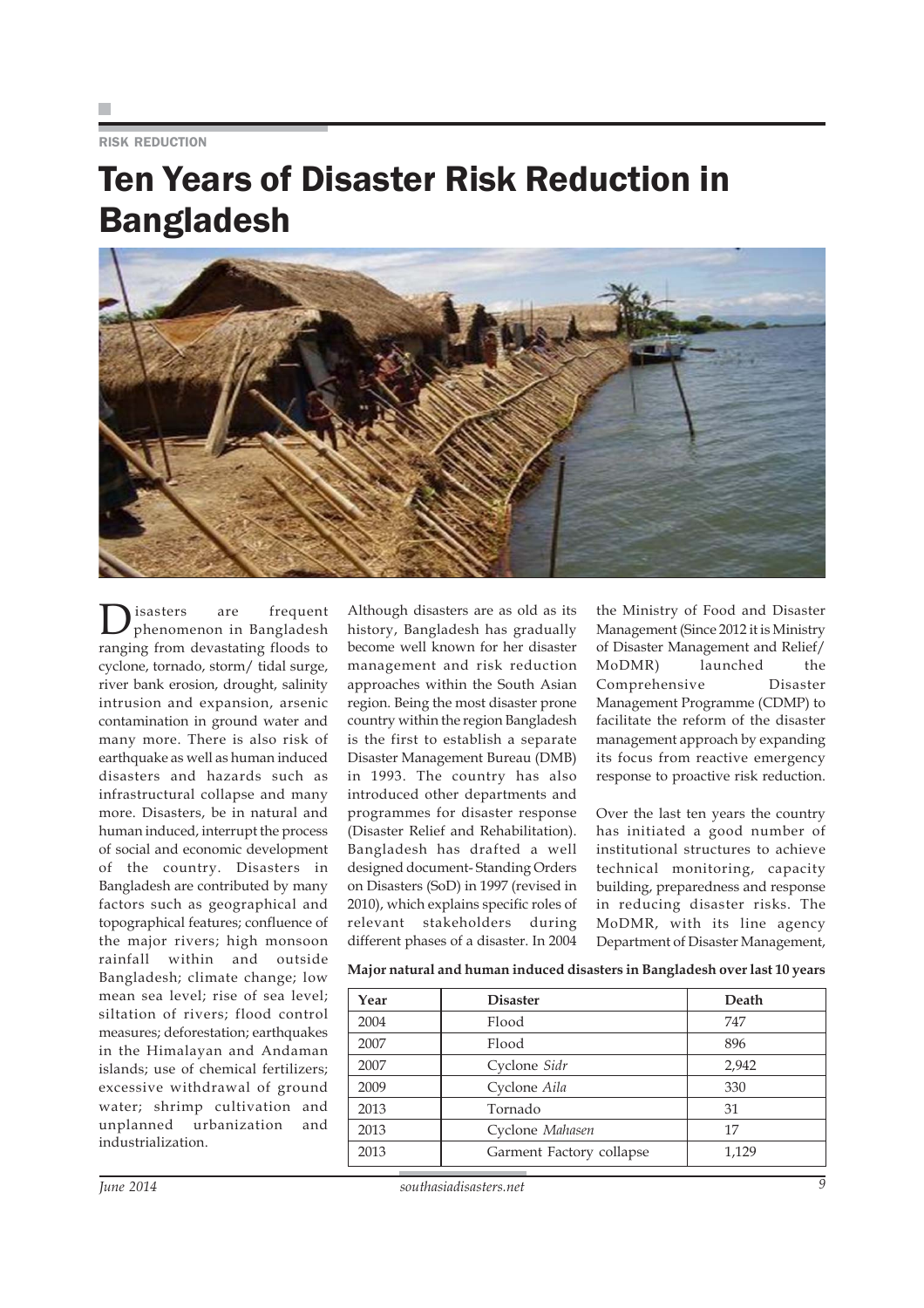is responsible for coordinating national disaster management efforts across all agencies. Bangladesh has also created a simplistic model to guide disaster risk reduction and emergency response management efforts in Bangladesh. The model has three key elements and ensures that the move to a more comprehensive disaster risk reduction (DRR) culture remains central to all efforts. This also gradually focused on mainstreaming efforts adopting inclusive approach including gender mainstreaming in DRR. The National Plan for Disaster Management (2010-2015) and the Disaster Management Act (2012) have become functional. A Disaster Management Policy has also been prepared and is waiting for final approval. In addition to MoDMR, DRR issues have also been taken as one of the key components of several policies and legislations in Bangladesh. Some of the DRR inclusive documents can also be found in the plans and policies of other Ministries, few of them are: the Sixth Five Year Plan (2010-2015, Ministry of Planning), Bangladesh Climate Change Strategy and Action Plan (BCCSAP, 2009, Ministry of Environment and Forests/MoEF), National Women's Advancement Policy (2011), National Child Policy (2011) and Children Act (2013,

Ministry of Women and Children Affairs/MoWCA), National Education Policy (2010, Ministry of Education), National Agriculture policy etc.

Bangladesh has a comprehensive disaster management programme, a well developed plan, mainstreaming strategies, Community Risk Assessment guideline, disaster management institutions from central to local levels and some other etc. However, the whole operation of the disaster management is yet to be decentralized. The local government institutions completely depend on the decision and resources of the central disaster management authority to response to the DRR efforts and addressing needs of the disaster affected. Other activities related to risk reduction mostly remain silence throughout the year. Moreover, reducing the adverse impact of climate change is becoming more challenging for Bangladesh and her DRR efforts due to its multifaceted and multilayered governance. Lack of global accountability and commitments are hindering the country's efforts to reduce adverse impacts of climate change. South Asian regional risk reduction issues, often shaped by political crises, are also creating more challenges.

It must be mentioned here that although Bangladesh is well known for her natural disaster risk reduction efforts, human induced disasters are yet to be received adequate attentions. Examples may be given from the catastrophic event that has occurred on April 24, 2013 while an eight-storied building collapsed in Savar, Dhaka, Bangladesh. This has questioned the country's readiness to face a disaster which is human-made. The great tragedy that had been fallen on over 4,000/5,000 workers, causing deaths of 1129, in garment factories, mostly women, has sent shockwaves around the world. The catastrophic event has generated lot of questions to rethink about managing and preventing such disaster. Attempt should be taken to grasp the harsh realities and thereby lend policies in context of both natural and human induced disasters. DRR efforts of South Asian countries, including Bangladesh, will be most effective if they are backed by strong policy supports, implementation guidance and coordinated efforts of national, regional and global perspectives for both natural and human induced disasters.

**– Mahbuba Nasreen, Ph.D.,** Director and Professor, Institute of Disaster Management and Vulnerability Studies, University of Dhaka, Bangladesh

### Governance of Hyogo Framework for Action 2

That are the key areas of actions for the governance of Hyogo Framework for Action 2 (HFA2) when it is launched in 2015? The following areas are coming up for discussion.

1. Country Business Plan for Disaster Risk Reduction (DRR). What countries have is road maps and often broad list of activities or impressive projects. But a business plan for disaster risk reduction are not made at national level. As a result national and international resources are invested in darkness. A country

business plan is one way to improve governance of HFA2.

- 2. Result based Financing and Administration of DRR. Most financing of DRR projects and programmes is allocation based. At the most what was built is available. But results of financing and administration are not. And this is a major limitation.
- 3. Executing and Implementing Capacities at local level is uneven. Some districts have excellent skills and teams but limit project resources. Other districts have large

projects but limited skills or capacities to manage the project cycle.

4. Sectoral Community of Practice does not exist. For example, all those who are busy using livelihoods roots to reduce risk are not part of a community. Nor the corporate business continuity experts. As a result the governance of disaster risk reduction across sector remains uneven

The HFA2 process needs to look at these with more care. **– Mihir R. Bhatt**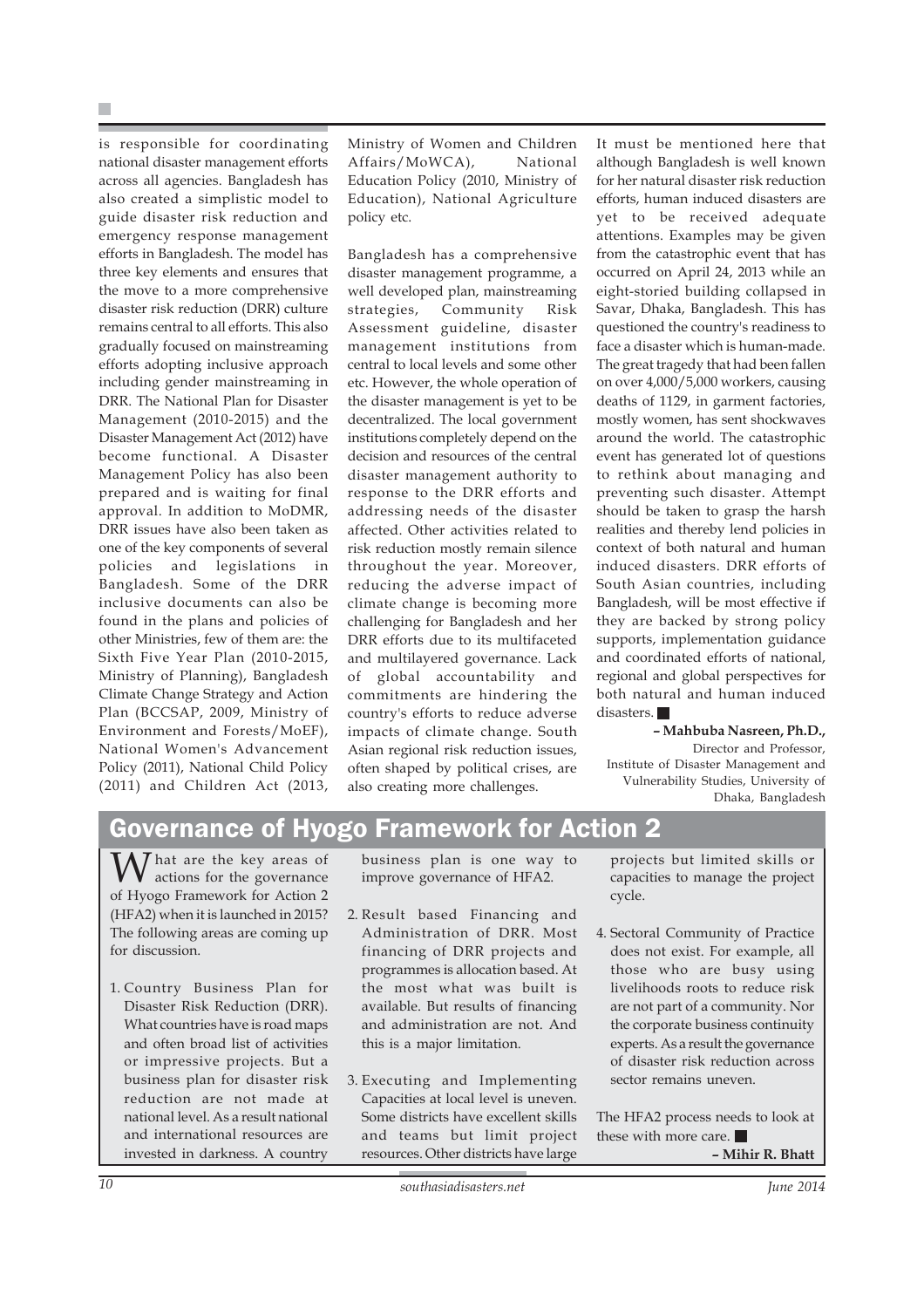### INFORMATION SHARING ResilientAfrica Network (RAN)

ResilientAfrica Network (RAN) is a partnership targeting 20 universities in 16 African countries. Funded by USAID, RAN is one of the 7 university based development labs in the USAID's Higher Education Solutions Network under the Office of Science and Technology, and the only lab from Africa.

Its aim is to strengthen the resilience of communities vulnerable to recurrent shocks and stresses in sub-Saharan Africa by leveraging the vast potential in University scholars to identify, develop and scale up solutions that build on their adaptive capacities to mitigate their vulnerabilities.

The objectives of RAN include the following:

- 1. To design a resilience framework for Sub-Saharan Africa
- 2. To strengthen resilience of communities through innovations
- 3. To enhance resilience-related knowledge generation and sharing

The RAN team has also established strong links with some of the great innovator communities including those in the Silicon Valley. Additionally RAN participated in the Technical Convening (TechCon 2013) held in Virginia, Colonial Williamsburg. This convening brought together several innovators, faculty and experts from all the HESN Labs and a team of Makerere University Students (Matibabu-non invasive Malaria diagnosis application) being supported by RAN pitched their idea and emerged the best, winning other six universities based in USA. This among others is



Prof. David Serwadda-RAN Technical Advisor (left) leads the RAN Team to engage for "solutions through innovation".

aimed at continuous learning, brainstorming and leveraging on existing expertise to enrich African innovators.

Approaches to sourcing innovation:

There will be two alternative ways of sourcing innovations:

1. Searching from among existing innovations that are at prototype level and such projects will be

*"RAN is employing science and technology to harness innovations from faculty, students and the communities. It is imperative that we work together to move universities from the universities to the communities, build on the existing, avoid duplication and wastage as we all strive to create impact in the communities" Prof. William Bazeyo-RAN Chief of Party.*

given a 'push' to move to the next level

2. Completely new ideas developed by findings from the resilience data collection

The Network is led by Makerere University in Kampala Uganda and the secretariat is located at Makerere University School of Public Health. The core partners include Tulane University's Disaster Resilience Leadership Academy (DRLA) (RANs lead in supporting resilience), Stanford University (RAN's lead in supporting innovations) and Centre for Strategic and International Studies (CSIS), (http://www.ranlab.org/).

Prof. William Bazeyo, who is also the Dean School of Public Health, Makerere University, heads the ResilientAfrica Network as Chief of Party.

### **– Harriet Adong,**

Communications Manager at Makerere University School of Public Health-ResilientAfrica Network (RAN), Uganda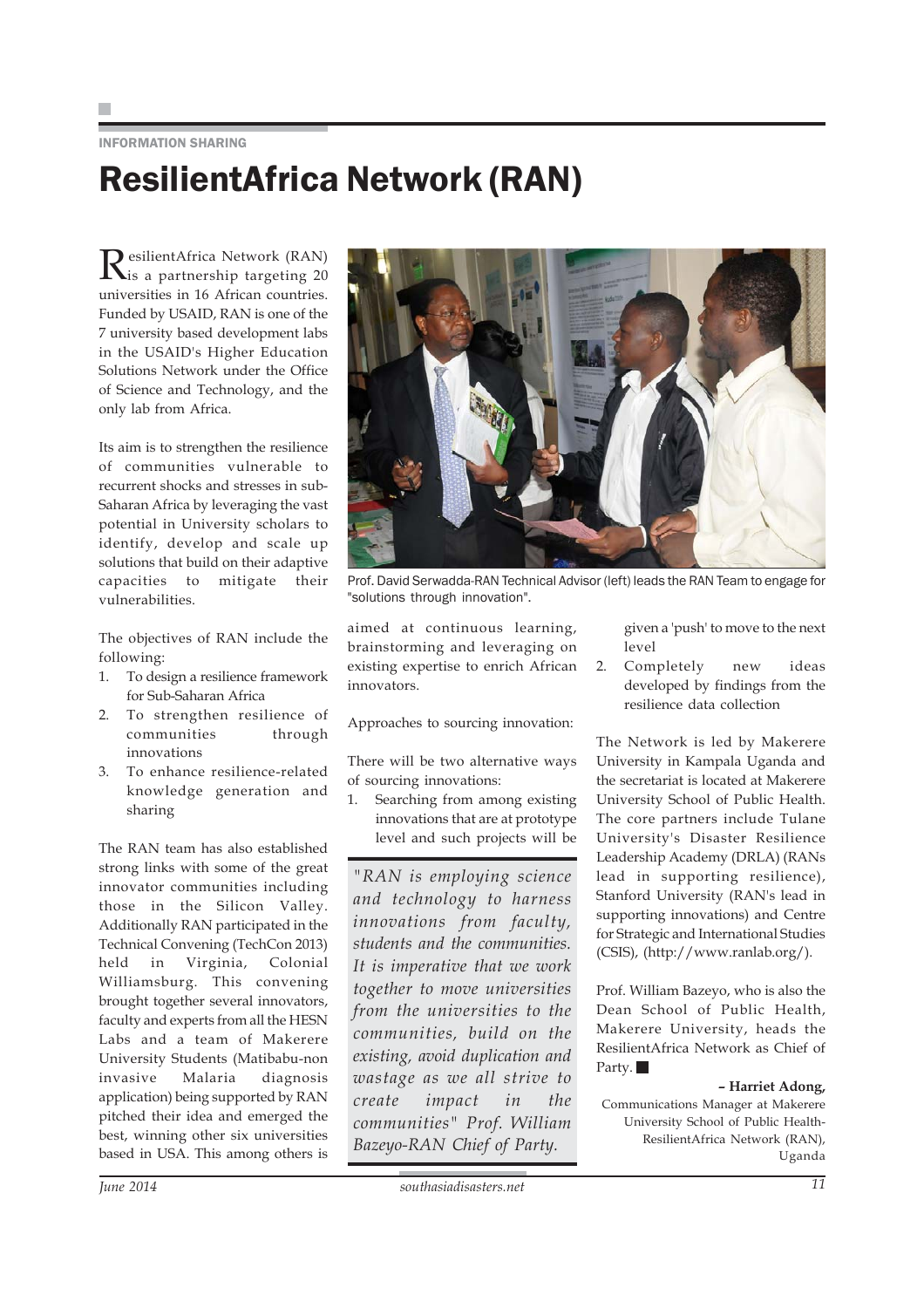SHELTER REHABILITATION

### Post Tsunami Housing Reconstruction: Mainstreaming the People's Process

*The Cases of Sri Lanka and Indonesia*

It is nearly ten years since the<br>Indian Ocean Isunami Indian Ocean Tsunami devastated the coastal areas of Indonesia, Thailand, India, Sri Lanka, Maldives and the east African states. In terms of loss of life in countries affected by this disaster on the 26<sup>th</sup> of December 2004, it is recorded as the one of the ten worst in the history of humankind. In the end an estimated 230,000 people lost their lives with Indonesia recording 167,799 and Sri Lanka 35,322. Along with lives, people's economic assets were completely destroyed, most importantly their homes. In Indonesia, over 250,000 families and in Sri Lanka over 100,000 families lost their houses.

Ironically it was the poor and the vulnerable who suffered the most.

After the initial humanitarian recovery phase, governments, donors and non- governmental organization scampered to rebuild housing for the people. Initially the agencies' plan was *"let's build houses and give them to the people".* That was the response of most agencies; that's what the



agencies are familiar and comfortable with. So the technocrats and bureaucrats were grappling with numbers; how much money is available? How much should a house cost? How many bricks? How many tons of cement? So on and so forth. The answers to these questions are not easy to come by and then the plan gets mired in debates that are never conclusive.

At the same time UN-Habitat advocated the time tested approach of the People's Process of Housing. After all, people, especially the poor, are the biggest producers of housing in our countries. UN-Habitat had promoted and implemented housing by the people since early eighties in many countries and strongly believed that the affected people are biggest resource in the rebuilding process. When the affected are empowered to be in charge and in the decision making process, they can rebuild their lives according to their own needs rather than sitting and waiting for hand outs.

The programme was launched with the following key principles:

- Respect the primacy of the needs of the affected families.
- Recognize people's organization and their capacities.
- Ensure security, protection and the right to a place to live.
- Responsibility for recovery and rebuilding rests with the families and communities.



Community Action Planning, Banda Aceh.



Post Tsunami Houses under Construction: Banda Aceh and Sri Lanka.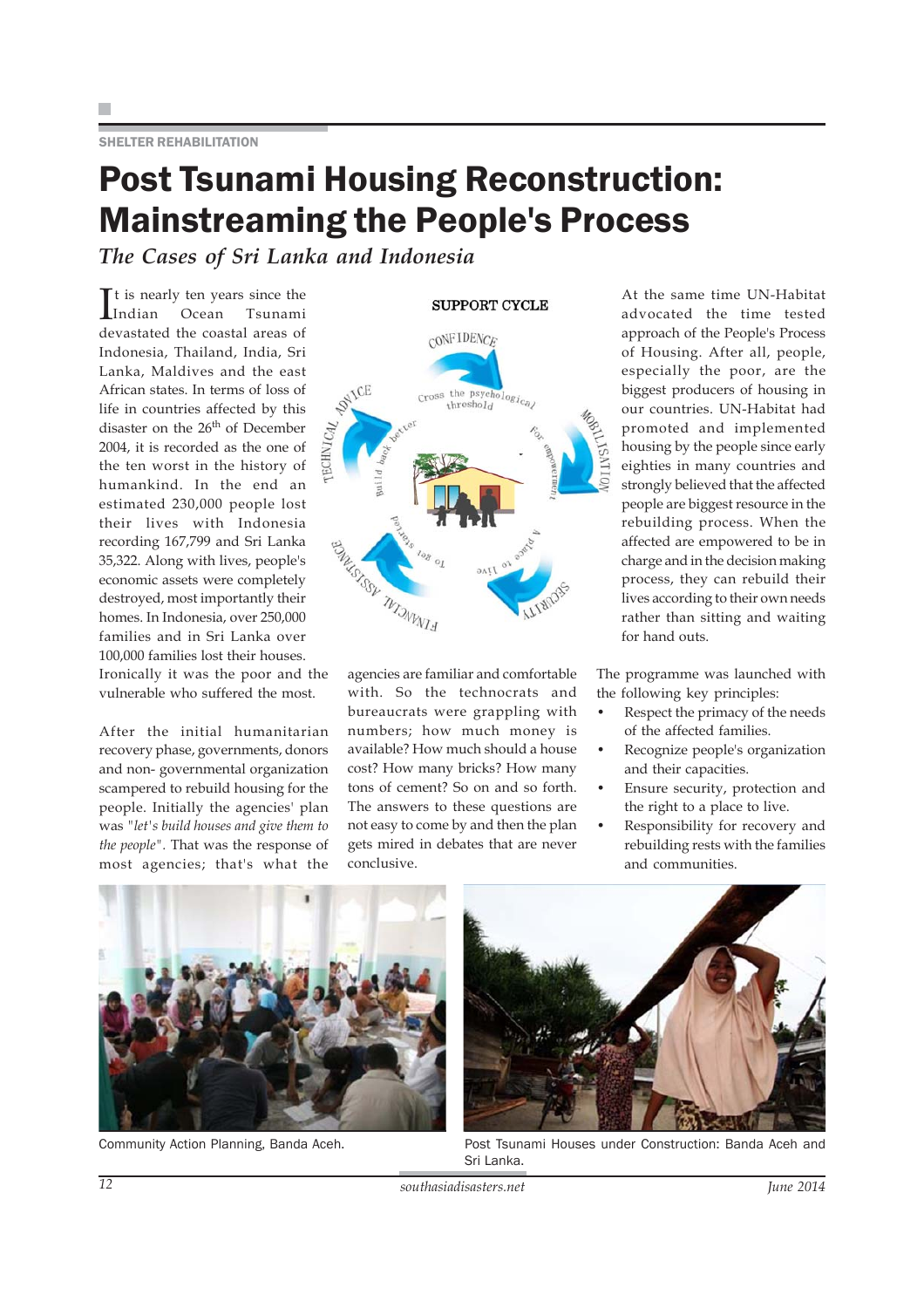- Devolve decision making to the point of action.
- Support from the authorities is essential for people to take recovery into their own hands.

Mobilization of the community to think and work together becomes the real resource for people to overcome the trauma of the disaster and set their minds to rebuilding their lives. Mobilization and organization of Community Development Councils through a democratic process, builds the social capital that is essential for building self confidence for people to embark on rebuilding their lives. The process involves Community Action Planning, where the community comes together, identifies their problems, prioritize them collectively through negotiation and determine how they are going to address the problems. The role of the agency's staff and external actors is to facilitate this process. It is important to note that in both Sri Lanka and Indonesia, the women took the leadership in planning and organizing their work.

By implementing a concerted programme of the People's Process, families were able to rebuild their houses very quickly for a third of the cost of conventional building. While some families may be vulnerable on their own, their coping ability is enhanced as result of being part of Community Development Council. Purchasing materials collectively and building together forming mutual help groups, transformed devastated communities very rapidly. One important lesson in both cases was that communities assisted to rebuild their housing were the first to complete their houses while international NGOs were still trying to find contractors to build houses. This set the precedence and some donors were convinced that the People' Process was an effective form of rebuilding housing and people's



Completed People's Process Houses: Galle Sri Lanka.

lives quickly and cost effectively. With this realization several INGOs and local NGOs adopted the People's Process in their programmes.

In terms of satisfaction of beneficiaries, it was clear that families were happy that they had the freedom to build the house that they wanted rather than receiving a standard type plan house. Settlements built by the people create so much variety and color rather than the standard housing schemes. Houses provided by agencies very often did not meet the social and cultural needs of the families. Then they were of a poor quality, since contractors cut corners and the corruption that goes along with it. On the other hand when people build their own housing they make sure that it is up to the standard and they also add their savings and gifts of funds from relations, friends and well wishers and make a much better house.

The significant breakthrough from this experience is that governments, international agencies, international NGOs and national NGOs adopted the people's process as the mainstream approach of post conflict and post disaster reconstruction. In Afghanistan, it has been the main method of reintegration and

resettlement of returnees since 2002. In Pakistan, the post earthquake reconstruction (2006 – 2010) was uniformly based on the people's process in what was called *"home owner driven reconstruction"* which is directing reconstruction grants directly to the families to organize themselves and rebuild their housing with agencies providing training to build back better. This programme can be cited as one of the most successful programmes of post disaster reconstruction with over 550,000 houses rebuilt in about 4 years. Today in post conflict housing reconstruction programme in Sri Lanka, the Government of India which is assisting the reconstruction of 50,000 houses and other major donor like European Union, Australian Government is adopting the People's Process of reconstruction. UN-Habitat has been advocating the People's Process of rebuilding policy in all these countries and also providing the technical assistance to the families. Therefore it can be firmly concluded that the People's Process of reconstruction has now become the mainstream of post disaster and post conflict reconstruction.

**– Lalith Lankatilleke,** Senior Human Settlements Officer UN-Habitat, Regional Office for Asia and the Pacific Fukuoka, Japan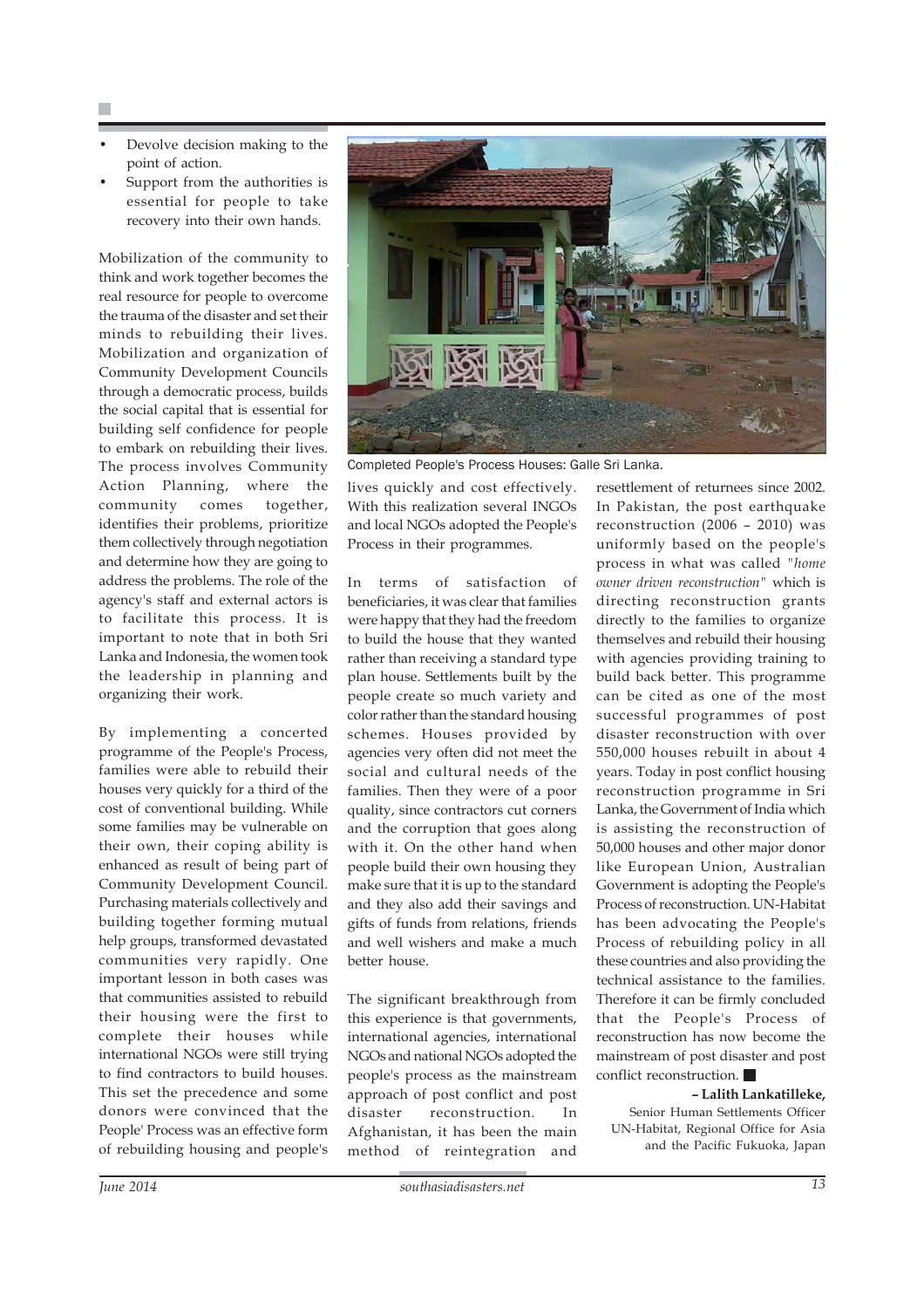### DISASTER PLANNING UN-Habitat in Sri Lanka Plans Ahead

The Disaster Risk Reduction (DRR)<br>team within UN-Habitat Sri Lanka is working with Local Authorities (LAs) to ensure their Urban Development Plans incorporate DRR measures and to assist with their preparedness and response planning. The Disaster Resilient Development Strategies for Sri Lankan Cities Programme (the Project), funded by the Australian Government, has been rolled out in eight cities – Akkaraipattu, Balangoda, Batticaloa, Kalmunai, Mannar, Mullaittivu, Ratnapura and Vavuniya. Planning ahead for the future – a future that is disaster resilient and sustainable is driving this Project.

Each city selected in this Project, has been declared under the Urban Development Authority (UDA) Law as a development area — as such the government will be encouraging future development into that region. The LAs vary between Urban Councils, Municipal Councils and Pradeshiya Sabhas, they have populations that range from 34,573 (Mullaittivu) to 83,277 (Vavuniya). They are located in vastly different regions — from the central hilly area, to the dry zone in the centre of the country, to the east and west coasts. The different locations and situation around each the town means each is affected by different hazards and experiences different vulnerabilities and risks. The key common features that the towns share include:

- Vulnerability to multiple hazards;
- Outdated or non-existent town Development Plans; and
- Commitments from the LAs to improve their resilience.



Kalmunai community hazard identification and ground-truthing of DRR solutions.

The Planning process has actively engaged with as many stakeholders as possible, this includes, community members, national, regional and local government departments, centers and authorities, such as disaster management, road development and the water board, experts from universities and institutions, civil society, political figures and leaders of community based organisations (CBOs).

Through the Planning process the Project has sought to improve the existing situation in each town, as well as future scenarios, through a thorough analysis of the existing situation that includes DRR considerations derived from the hazard, vulnerability and risk assessments undertaken. This has provided a solid basis for strategic town development planning. Working closely with each LA and

training a member of their staff has been an integral component in the success of this project. Each LA has had to commit to establishing a budget line for DRR activities and to establishing technical working groups (TWG) and standing committees to monitor resilience and make suggestions for improvements and new activities or projects that could be undertaken within each area. The formal structures for the TWGs and standing committees were either established as new entities within each LA, or existing groups were amended where appropriate.

The Planning that has been undertaken has sought to empower both communities and government to act prior to a hazard, to ensure they are prepared, and to ensure that the citizens know how to communicate their concerns to the LAs, and equally, that the LAs know how to respond.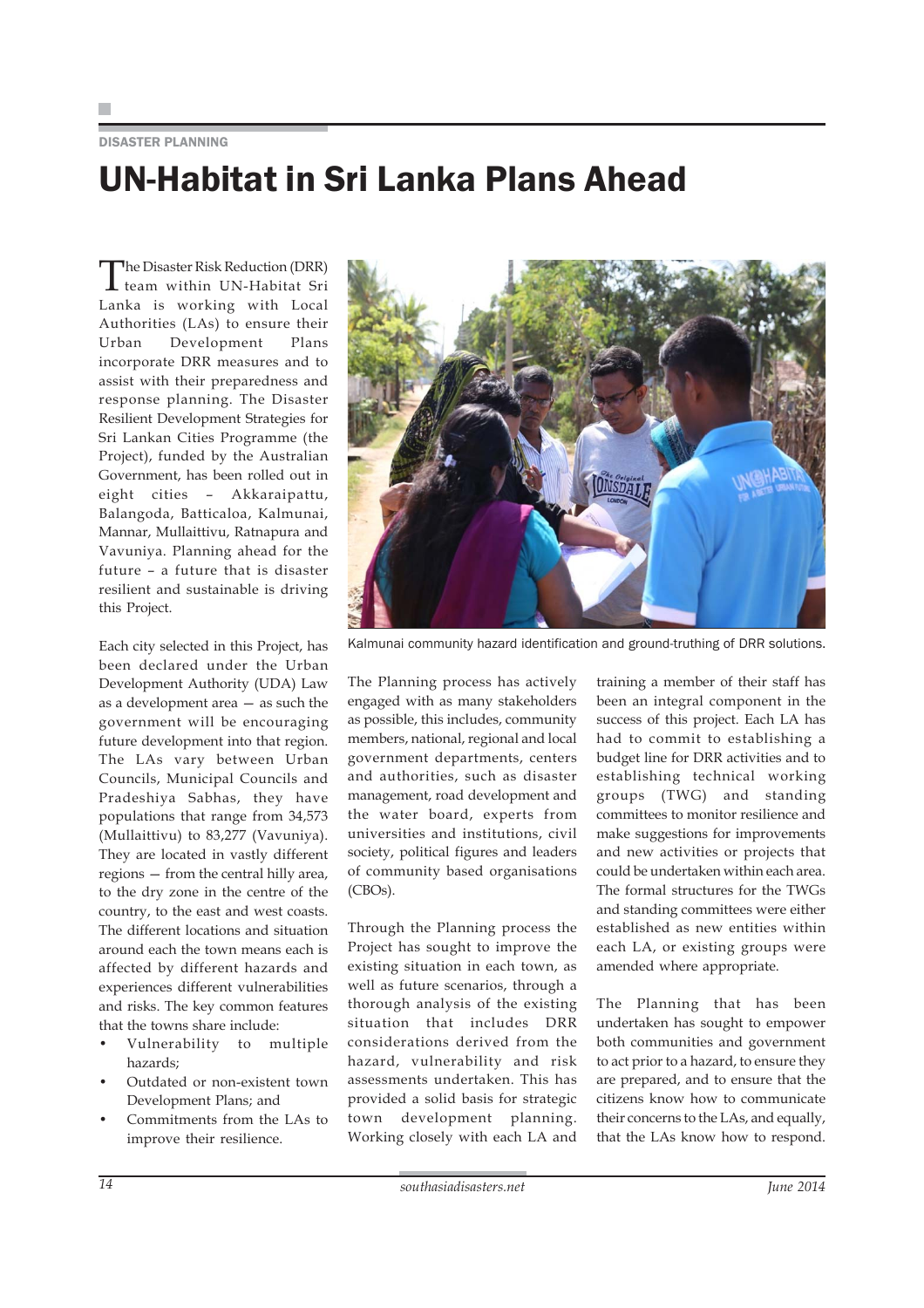H.

This improvement to communication has benefits for all as real concerns can be responded to quickly and the future planning of the LA is widespread in scope and has been conducted to ensure input from all stakeholders has been considered, responded to and addressed as appropriate.

Outputs from this Project include an LA specific Disaster Risk Reduction and Preparedness Plan, as well as revision to UDA plan to ensure DRR measure are embedded into the planning scheme. Both processes occurred in parallel and relied on each other for improvements to the final output. The stakeholder consultation, hazard, vulnerability and risk assessments, as well as the TWG and standing committee. Clear leadership and support from the elected leaders of each LA, as well as the government professionals has been key in ensuring the success of the Project in each location. This support has also illustrated to the communities that DRR and improved resilience are keen considerations for the LAs and they are acting to make their cities more resilient.

This Project has demonstrated to LAs the difference that planning ahead can make. Planning ahead includes both planning to cater for future growth, as well as planning to counter current risks and hazards. Pro-active planning that is embedded in LA structures and includes financial mechanisms helps each LA consider costs and benefits of both problems and solutions as well as view the situation within the wider picture of the whole LA. The Planning Process, which has enabled these LAs to plan ahead, has also strengthened both local governance and community participation and understanding of hazards and response to the situation. UN-Habitat in Sri Lanka has been driving the planning process to ensure planning ahead is core business for LAs and the communities are involved in this process.

> **– Saman Ekanayake,** Programme Manager, UN-HABITAT, Sri Lanka

#### NEW DIMENSIONS IN DRR

## Tourism: A Potential Tool for Community Resilience

Disasters are as diversified as the types of suffering they cause. They can be of physical character such as natural disasters (tsunamis, earth quakes, erosions, heavy rain falls and dry periods) or on a socio-cultural basis such as political conflicts and civil wars. What all disasters have in common and what defines them as such, is a disintegration of the community as it was before. Disasters lead to poverty, poor health conditions and occasionally to crime.

Tourism can help these disaster affected communities to resurrect themselves. For such communities, community-based tourism could be a source of income until the economic infrastructure and resources are reinstalled. Furthermore tourism can generate national and international awareness about the situation of communities which were struck by a socio-cultural crisis as well as force the local government to install safety

measures for tourists from which the local community can benefit as well (mainly police forces, doctors/ hospitals and sanitation systems).

The tourism product appropriate for building community resilience could be of different types such as community-based tourism where the tourists pay to live among locals and help them rebuilt their homes or education based tourism which aims at an inter-cultural exchange.

The effects of tourism implementation in disaster struck communities are diverse and range from possibly positive to possibly negative.

The main strength of tourism is that it can have significant economic benefits to communities, as long as the tourism development is planned and financial leakage limited. In a scenario where tourism is

successfully implemented among a disaster affected community it can influence the community's mentality by giving a feeling of support where the locals do not feel left alone with their suffering. This mentality might give the community the mental strength and motivation for a successful rehabilitation into economy and social ties.

The main weakness of tourism is that it is difficult to implement the exact way it was planned. Tourism development is a constant, but dynamic process which can quickly go off the pre-defined rails of its development.

With Tourism, opportunities rise for the local community, such as the possibility to broaden the horizon and to enhance inter-cultural learning - which might lead to new ideas and solutions for existing problems.